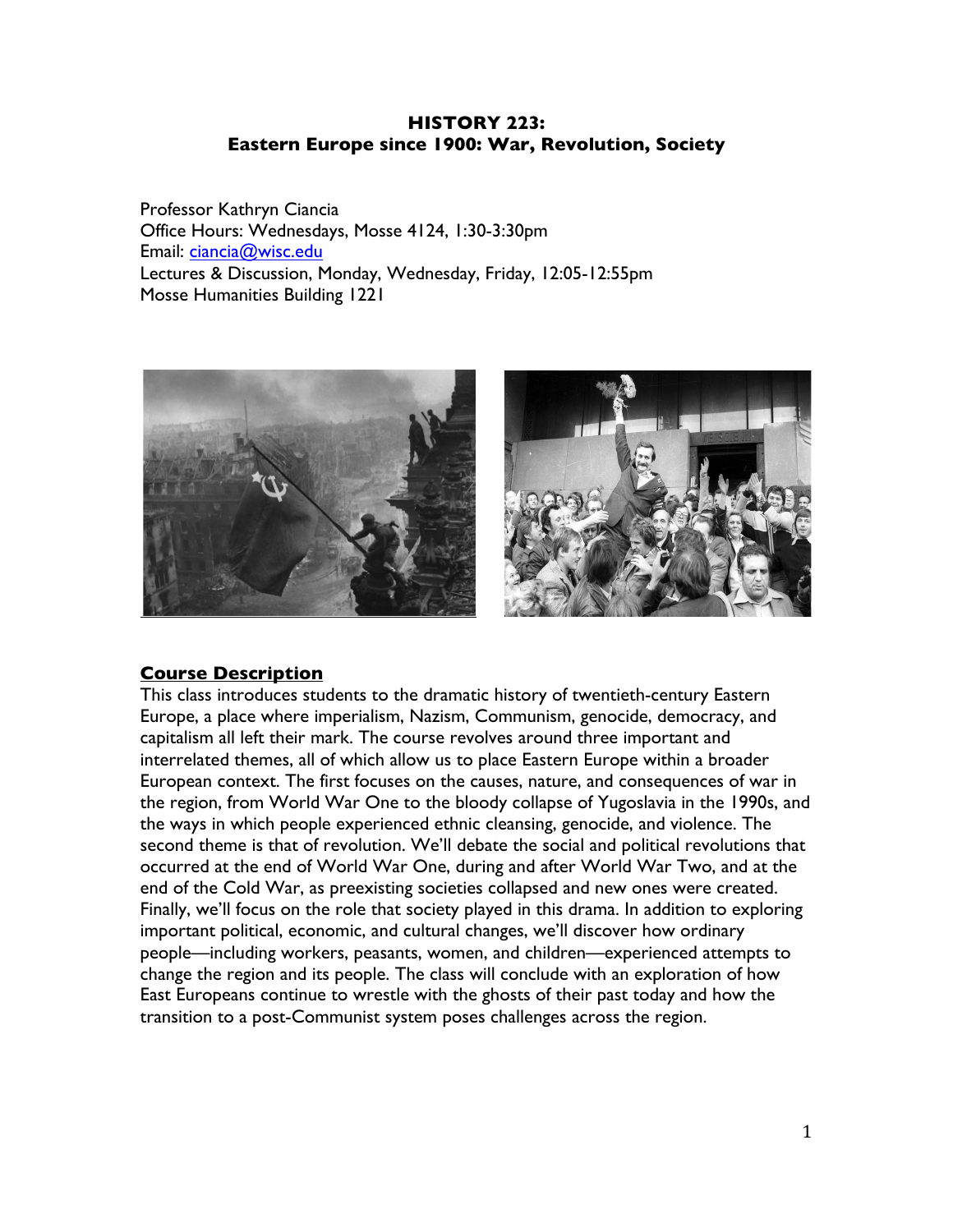## **Methods of Assessment**

## **1. Discussion participation (30% of total grade):**

Every Friday during lecture time (with a few exceptions) we will discuss the themes of the week's lectures and assigned readings. I will assess your participation in two ways:

- a) **Posted responses (around 100 words each) to readings.** You will post your responses on the weekly forum at the Learn@UW site by 6pm the day before each discussion. The responses will not be graded but they will form the basis for our discussion and will be considered when I decide upon your participation grade. Your response should discuss what struck you most about the reading(s) and should pose at least one question that you would like to discuss in class. You are encouraged to build on the ideas of your classmates.
- b) **Class participation.** You should be prepared for lively and engaged discussion, including any small group work that we do during lecture time. Remember that quality is better than quantity and that listening carefully to the thoughts of your classmates before responding is an important skill to develop.

**2**. **Short papers (40% of total grade—20% each):** There will be two short written assignments, one due in week 5, one due in week 10. The questions and guidelines will be distributed separately.

**3**. **Final take-home exam (30% of total grade):** I will distribute a range of questions, all of which will ask you to make an argument by bringing together the class materials as a whole. Due at 10am on Tuesday, December 17.

## **Class Objectives**

By the end of the class, students should be able to:

- ❖ Reflect on their own responses to the readings:
- \* Provide an overall synthesis of the key themes of modern East European history, as experienced through lectures, class discussions, and readings;
- \* Create historical questions that lead to effective and engaging class discussions;
- $\div$  Understand and communicate the basic arguments put forward by the various authors of the assigned sources, as well as discuss and critique those arguments;
- Identify how primary sources (in a range of different forms) can help us to answer particular historical questions, as well as the ways in which their usefulness is limited;
- $\cdot \cdot$  Present their ideas clearly in both written and oral form.

# **Assigned Readings**

All readings are marked with a symbol to help you to locate them: **UB/R:** For purchase and on reserve in College Library **CR:** Course Reader **L@UW:** Uploaded document or link provided at our Learn@UW site

The course readers for this class can be purchased from the Copy Center in Mosse Building. The following books are available for purchase/on reserve: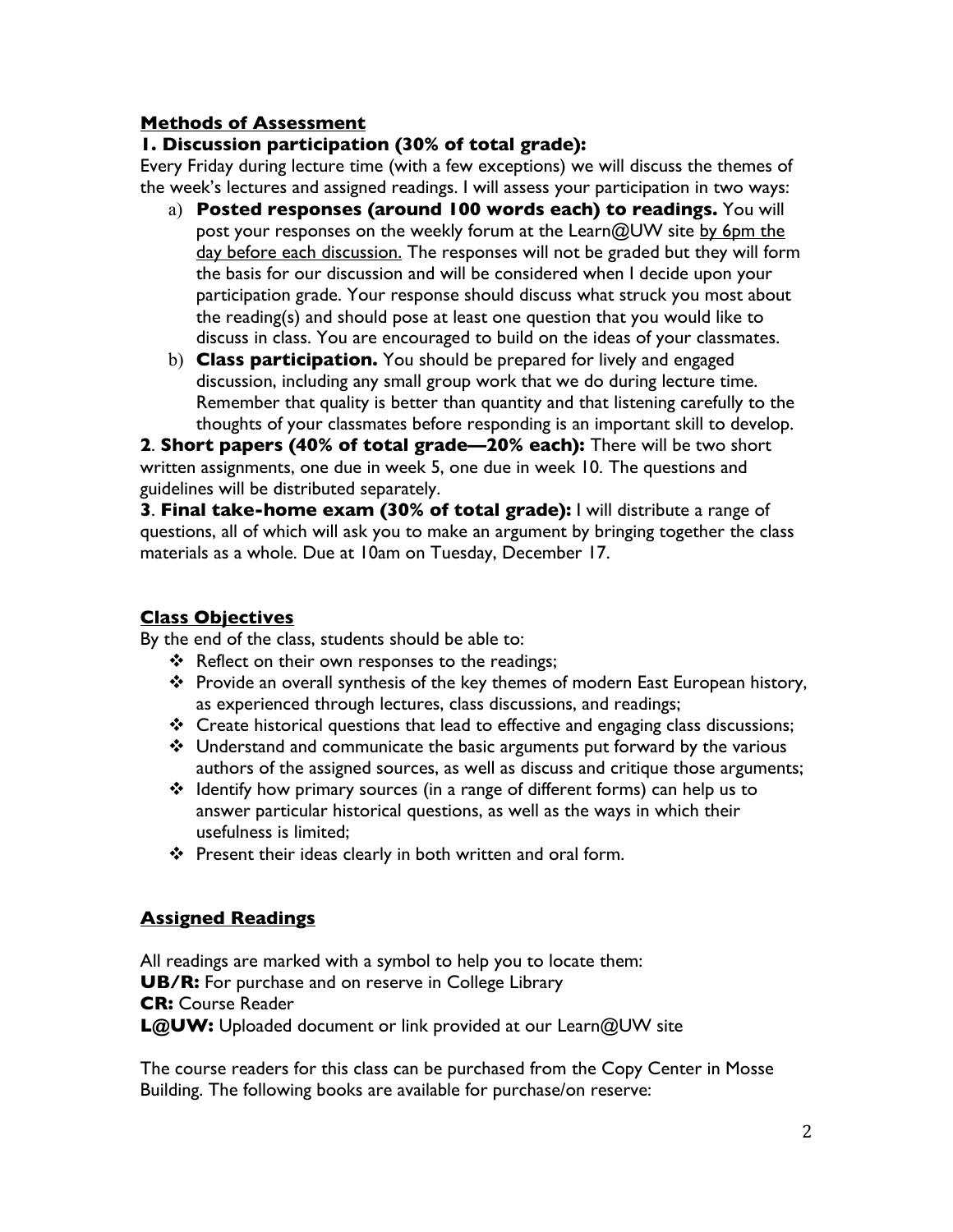1. R.J. Crampton, *Eastern Europe in the Twentieth Century—And After* (New York: Routledge, 1997). ISBN-13: 978-0415164238  $(2^{nd}$  edition)\*

2. Heda Kovaly, *Under a Cruel Star: A Life in Prague, 1941-1968* (New York: Holmes and Meier, 1997). ISBN-13: 978-0841913776

3. Slavenka Drakulic, *How We Survived Communism and Even Laughed* (New York: Harper Perennial, 1993). ISBN-13: 978-0060975401 (reprint edition)

4. Timothy Garton Ash, *The Magic Lantern: The Revolution of '89 Witnessed in Warsaw, Budapest, Berlin, and Prague* (New York: Vintage, 1993). ISBN-13: 978-0679740483

\*The textbook reading suggestions are for your own reference and will not be discussed directly in class. When multiple page ranges are included, the pages that are in **bold**  cover the whole of Eastern Europe, while those that are not in bold cover specific countries.

## **Streaming digital films**

The three films for the class can be accessed at the Digital Language Lab. Streaming works at the following campus facilities: Van Hise Info Lab (rm. 464), Van Hise Learning Lab (rm. 259), Memorial Library InfoLab, Student Activity Center, and College Library 3rd floor. In the campus infolabs, use Safari or Chrome as the browser.

Here's how you can watch them:

- 1. Go to Learning Support Services digital language lab webpage: http://lss.wisc.edu/node/917
- 2. You will be prompted for a login: **hs223** password: **nRisxQ**

## **Weekly class schedule**

### **Week 1**

Lecture 1 (W, 09/04): Introduction to the Class: Why Eastern Europe?

Lecture 2 (F, 09/06): Eastern Europe: Histories, Lands, and Peoples

*No assigned readings*

### **Week 2**

Lecture 1 (M, 09/09): Empires on the Eve of War

Lecture 2 (W, 09/11): World War One in the East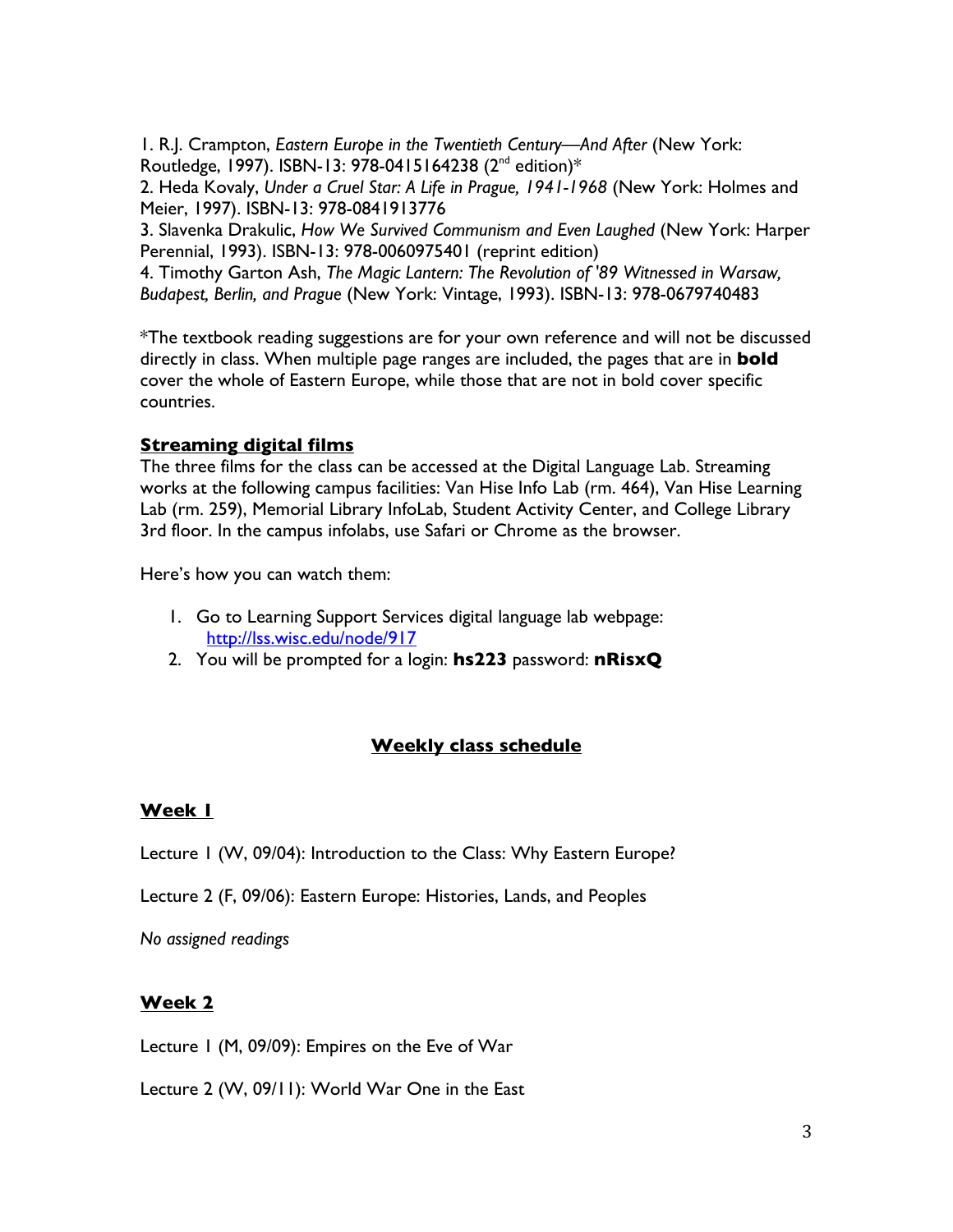Lecture 3 (F, 09/13): Discussion

*Readings:*

1. S. Ansky, *The Enemy at His Pleasure: A Journey Through the Pale of Settlement During World War I* (New York: Metropolitan Books, 2002), pp. ix-xvii, pp. 3-47; pp. 63- 82. **CR**

Textbook: pp. 1-27.

# **Week 3**

Lecture 1 (M, 09/16): From Empires to Nation-States

Lecture 2 (W, 09/18): Democracy in Trouble: The 1920s

Lecture 3 (F, 09/20): Discussion

*Readings:*

- 1. *The Question of Bessarabia* (Paris, 1919), pp. 3-5, pp. 9-15. **CR**
- 2. George Lukács, "The Injustices of the Treaty of Trianon," in *Justice for Hungary: Review and Criticism of the Effect of the Treaty of Trianon* (London: Longmans, Green, 1928), pp. 125-187. **CR**
- 3. British Pathe (silent) footage: "Governor Horthy" (1922); "Pilsudski: Europe's New Mussolini" (1926); "Albania Now a Kingdom" (1928); "King Boris" (1929); "King Carol" (1930). **L@UW**

Textbook: **pp. 31-38**; pp. 39-51; pp. 57-70; pp. 78-88; pp. 107-113; pp. 119-125; pp. 130-139.

# **Week 4**

Lecture 1 (M, 09/23) : Being Modern in Eastern Europe

Lecture 2 (W, 09/25): Eastern Europe and the Wider World

Lecture 3 (F, 09/27): Discussion

*Readings:*

- 1. Czeslaw Milosz, *Native Realm: A Search for Self-Definition* (Garden City, N.Y.: Doubleday, 1968), pp. 1-35; pp. 46-68; pp. 91-107. **CR**
- 2. Corneliu Codreanu, "A Few Remarks on Democracy," in Stephen Fischer-Galati, ed., *Man, State, and Society in East European History* (New York: Praeger, 1970), pp. 327-330. **CR**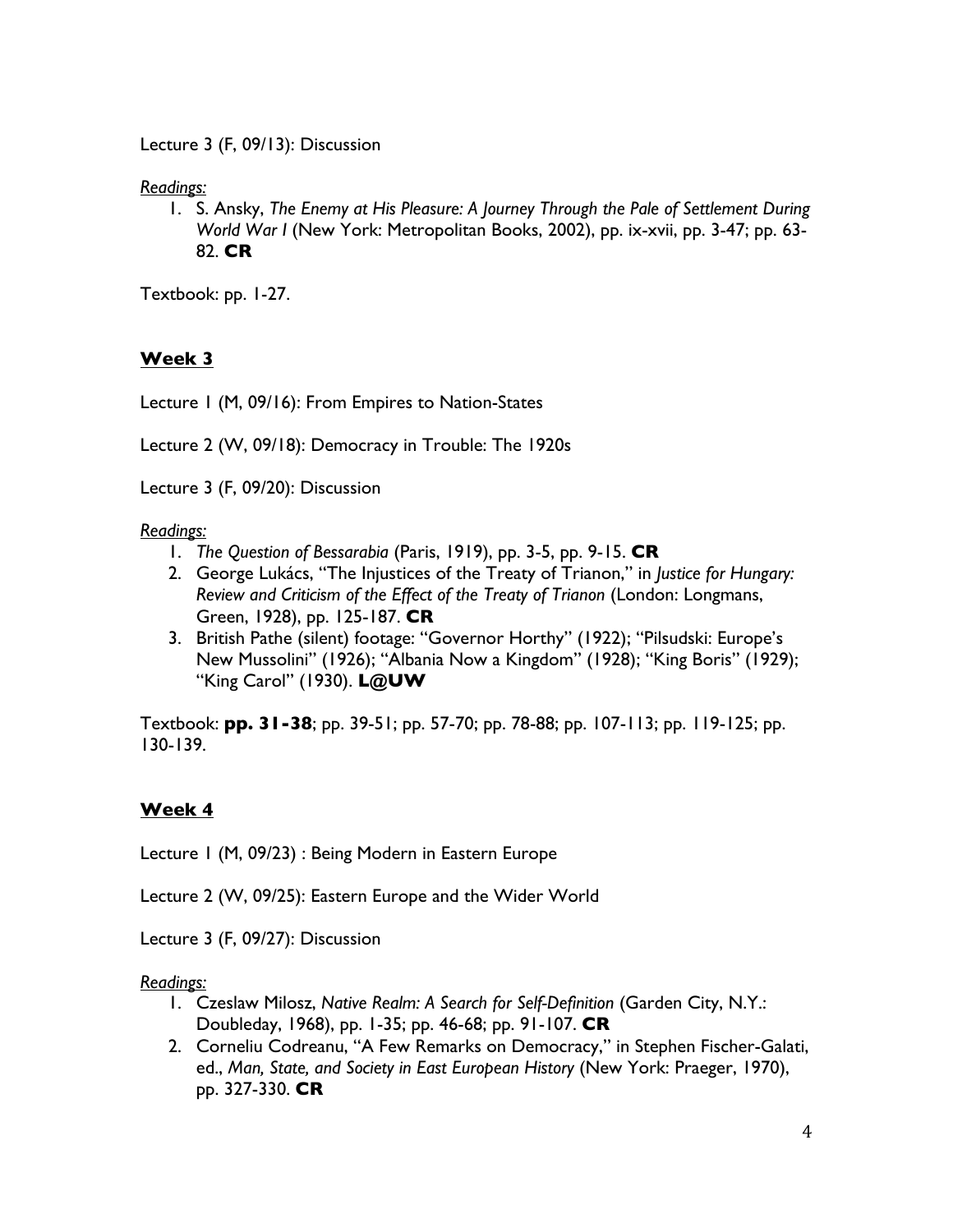Textbook: pp. 51-56; pp. 70-77; pp. 88-94; pp. 113-118; pp. 126-129, pp. 139-143, **pp. 152-176.** 

### **Week 5**

Lecture 1 (M, 09/30): War and Occupation, 1939-1941

Lecture 2 (W, 10/02): The Holocaust as an East European Event

Lecture 3 (F, 10/04): Discussion

#### *Readings:*

- 1. Jan T. Gross, "Annals of War," *The New Yorker*, March 12, 2001, pp. 64 -71. **CR**
- 2. Movie: In Darkness (Agnieszka Holland, 2011) **L@UW**

Textbook: pp. 179-190.

\*Milosz assignment due in class and dropbox\*

### **Week 6**

Lecture 1 (M, 10/07): The Local Civil War in Yugoslavia

Lecture 2 (W, 10/09): War's End in the East

Lecture 3 (F, 10/11): Discussion

#### *Readings:*

1. Milovan Djilas, *Wartime* (New York: Harcourt Brace Jovanovich, 1977), pp. 91-172. **CR**

Textbook: pp. 190-209.

#### **Week 7**

Lecture 1 (M, 10/14): Communist Takeovers: Political and Diplomatic Frameworks

Lecture 2 (W, 10/16): Communist Takeovers: The Role of Society

Lecture 3 (F, 10/18): Discussion

#### *Readings:*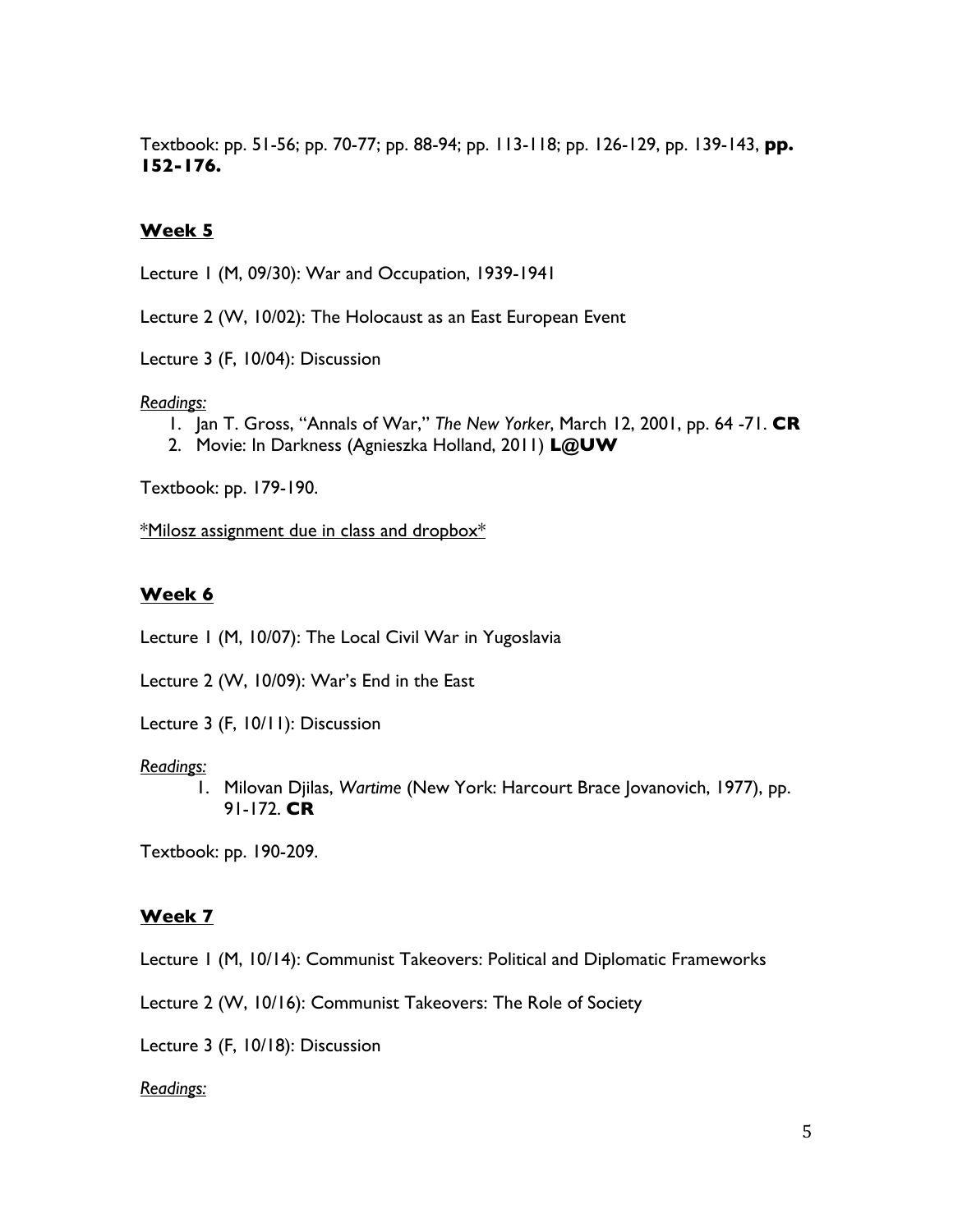- 1. Heda Kovaly, *Under a Cruel Star: A Life in Prague, 1941-1968*, pp. 5-74. **UB/R**
- 2. "Preface," and "Alpha, The Moralist," in Czeslaw Milosz, *The Captive Mind* (New York: Knopf, 1953), pp. vii-xiv, pp. 82-110. **CR**

Textbook: pp. 211-254.

## **Week 8**

Lecture 1 (M, 10/21): What was Stalinism?

Lecture 2 (W, 10/23): Making a New Man and a New Woman

Lecture 3 (F, 10/25): Discussion

*Readings:*

- 1. Heda Kovaly, *Under a Cruel Star: A Life in Prague, 1941-1968*, pp. 75-163. **UB/R**
- 2. Eugen Loebl, *My Mind on Trial* (New York: Harcourt Brace Jovanovich, 1976), pp. 74-90, pp. 188-206. **CR**

Textbook: pp. 255-274.

# **Week 9**

Lecture 1 (M, 10/28): De-Stalinization and the Hungarian Revolution

Lecture 2 (W, 10/30): The Rise of Consumption

Lecture 3 (F, 11/01): Discussion

*Readings:*

- 1. "Patriots Strike Ferocious Blows at Tyranny," *Life* magazine, November 12, 1956, pp. 34-43. **L@UW**
- 2. Imre Nagy, "Reform Communism," in Gale Stokes, ed., *From Stalinism to Pluralism* (New York: Oxford University Press, 1996), pp. 82-87. **CR**
- 3. Paul Lendvai, *One Day That Shook the Communist World: The 1956 Hungarian Uprising and Its Legacy* (Princeton: Princeton University Press, 2008), pp. 5-24, pp. 56-66, pp. 149-161, pp. 173-194. **CR**

Textbook: pp. 275-325.

## **Week 10**

Lecture 1 (M, 11/04): 1968 in Poland and Czechoslovakia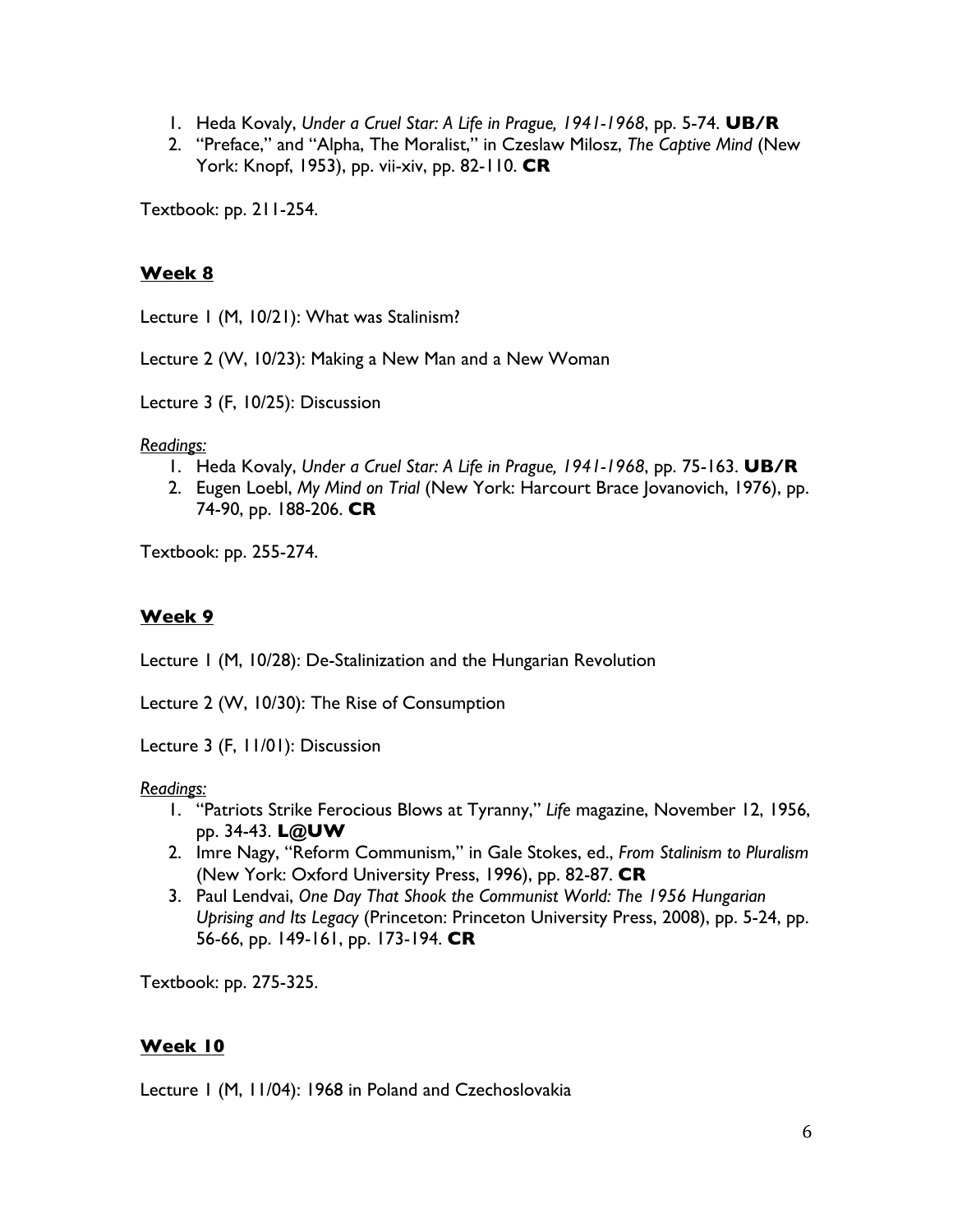Lecture 2 (W, 11/06): Normalization: The 1970s

Lecture 3 (F, 11/08): Discussion

*Readings:*

- 1. Zdenek Mlynar, "Towards a Democratic Political Organization of Society," and Ludvik Vaculik, "Two Thousand Words," in Stokes, *From Stalinism to Pluralism*, pp. 122-130. **CR**
- 2. "Transcript of Leonid Brezhnev's Telephone Conversation with Alexander Dubcek, August 13, 1968" in Jaromir Navratil, ed., *The Prague Spring '68* (New York: CEU Press, 1998), pp. 345-357. **CR**
- 3. Movie: The Firemen's Ball (Milos Forman, 1967) **L@UW**

Textbook: pp. 326-341.

\*Assignment on Hungarian Revolution due in class and dropbox\*

## **Week 11**

Lecture 1 (M, 11/11): Living in Truth: Dissidents in Czechoslovakia

Lecture 2 (W, 11/13): The Solidarity Revolution

Lecture 3 (F, 11/15): Discussion

## *Readings:*

- 1. "Manifesto of Charter '77," and Vaclav Havel, "The Power of the Powerless," in Stokes, *From Stalinism to Pluralism*, pp. 163-174. **CR**
- 2. "Pope John Paul II speaks in Victory Square,", "The Gdansk Agreement," "Solidarity's Program," "Jaruzelski Declares Martial Law," in Stokes, *From Stalinism to Pluralism*, pp. 200-215. **CR**
- 3. CBS News: The Pope's visit to Poland (1979). **L@UW**
- 4. Polish rock music and lyrics **L@UW**

Textbook: pp. 345-376.

## **Week 12**

Lecture 1 (M, 11/18): Ordinary Lives in the 1980s

Lecture 2 (W, 11/20): Discussion

*Reading:*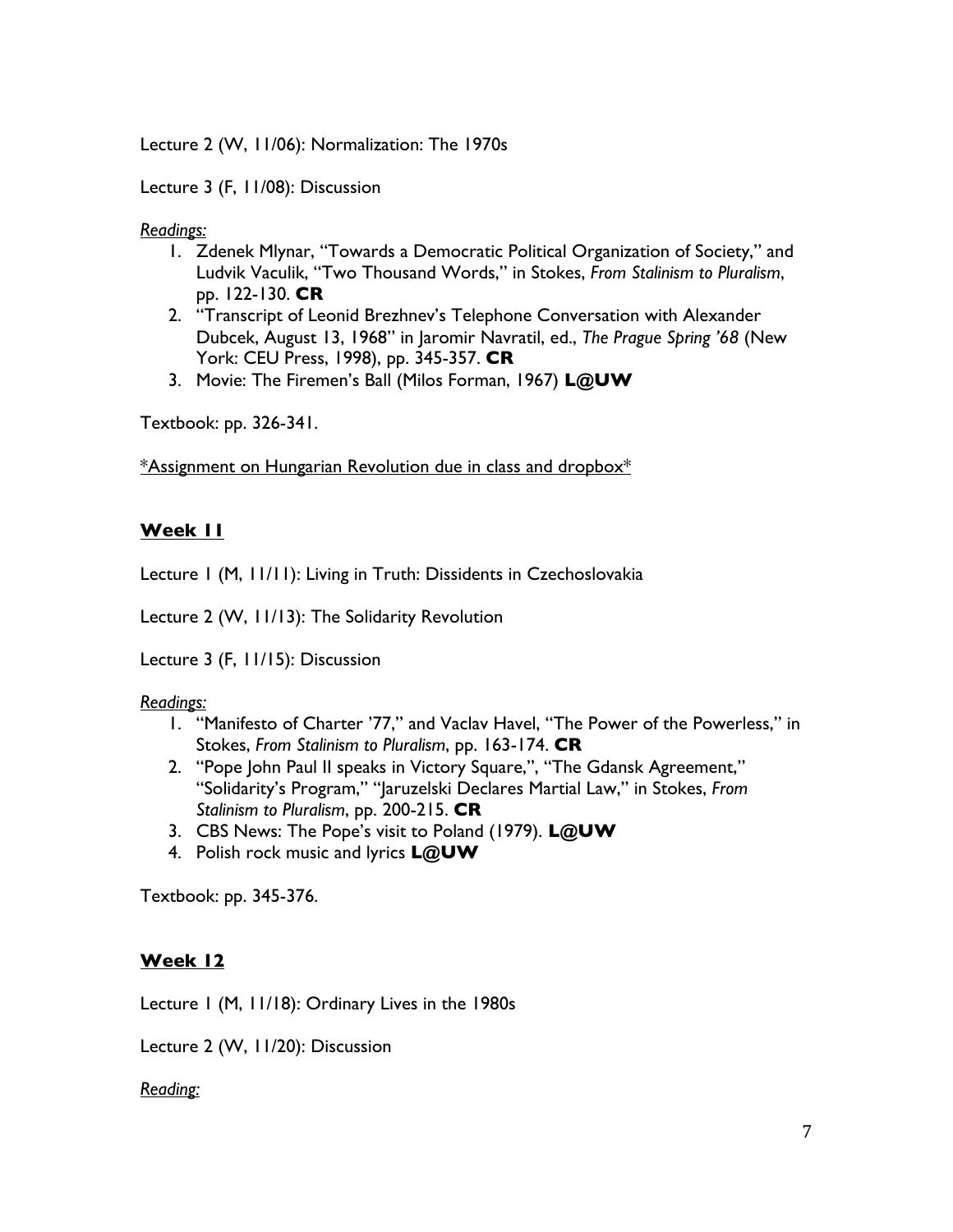1. Slavenka Drakulic, *How We Survived Communism and Even Laughed.* **UB/R**

Textbook: pp. 379-389.

Lecture 3 (F, 11/22): In-class documentary screening

## **Week 13**

Lecture 1 (M, 11/25): The Revolutions of 1989

Lecture 2 (W, 11/27): Discussion

### *Reading:*

1. Timothy Garton Ash, *The Magic Lantern: The Revolution of '89 Witnessed in Warsaw, Budapest, Berlin, and Prague*. **UB/R**

Textbook: pp. 391-415.

Lecture 3 (F, 11/29): NO LECTURE (THANKSGIVING BREAK)

## **Week 14**

Lecture 1 (M, 12/02): The End of Yugoslavia

Lecture 2 (W, 12/04): Post-Communist Transitions and Nostalgia

Lecture 3 (F, 12/06): Discussion

### *Readings:*

- 1. Slobodan Milosevic's speech at Kosovo (April 1989). **L@UW**
- 2. Marci Shore, "It was only a Small Revolution," in *The Taste of Ashes: The Afterlife of Totalitarianism in Eastern Europe* (New York: Crown, 2013), pp. 51-68. **CR**
- 3. Film: Good Bye, Lenin! (Wolfgang Becker, 2003) **L@UW**

Textbook: pp. 419-421, pp. 429-458.

## **Week 15**

Lecture 1: Eastern Europe Today

Lecture 2: Class conclusions

Lecture 3: Discussion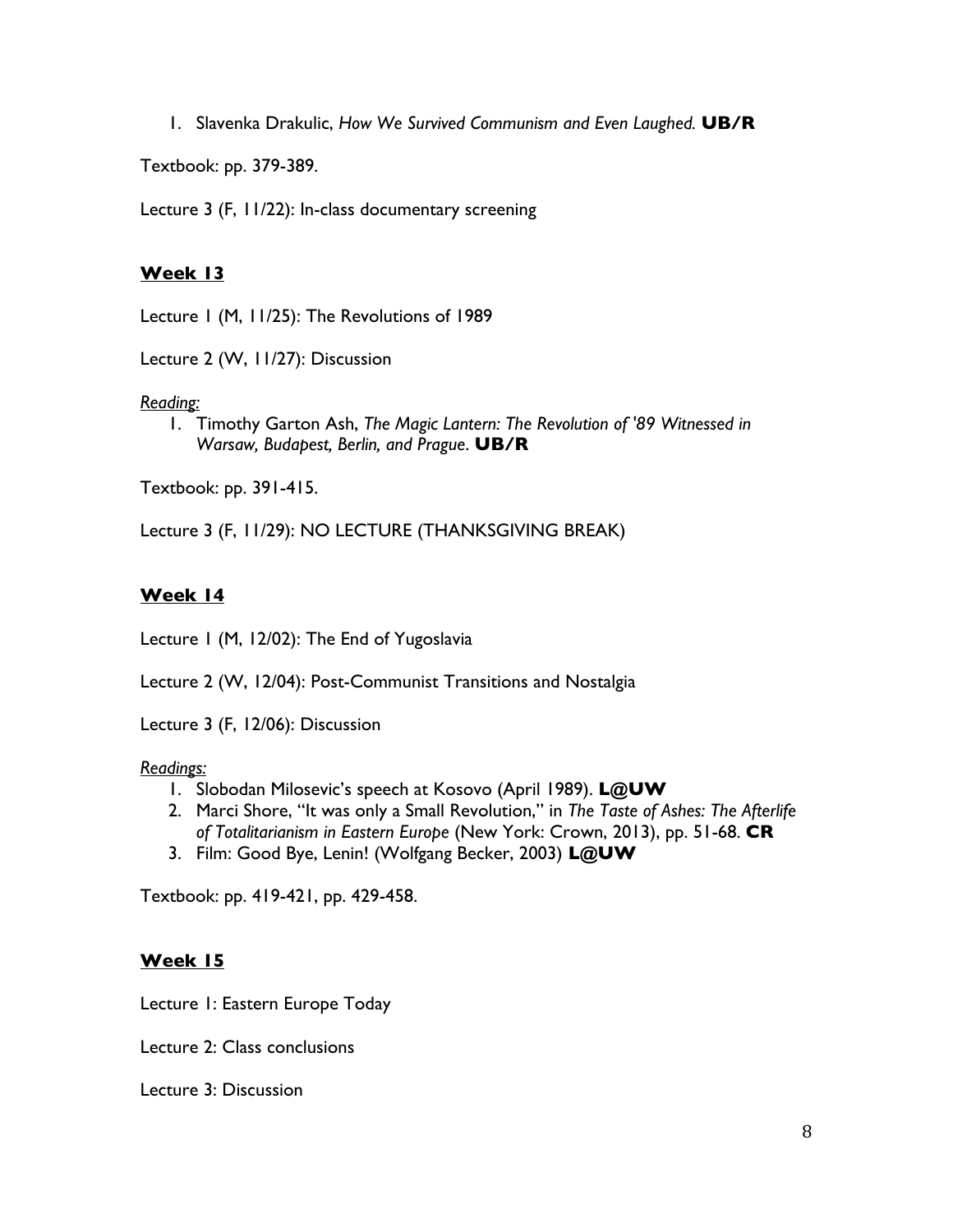*Readings:* Links to the readings will be posted. **L@UW.**

\*Final take-home exam due at 10am on Tuesday, December 17\*

## **Class Policies and Further Resources**

My office hours are posted at the top of the syllabus. Please come by! These hours are set aside specifically for students, and I would be happy to discuss any aspect of the class with you.

There is no laptop use in lecture, cell phones should be silenced, and anything with a screen (included Ipads and other electronic devices) should be turned off. Come and speak with me if you are concerned about this policy.

You must ensure that you bring all the relevant readings to our class discussion.

We will begin lectures and discussions on time, so please make sure that you arrive a few minutes early. Persistent tardiness leads to a lower participation grade.

If you know that you are going to be absent from our discussion, it is your responsibility to inform me as soon as possible. If you miss lecture or discussion, you should obtain class notes and materials from another student.

Papers should be turned in on time to avoid a grade penalty. If there is a problem, it is important that you speak to me in plenty of time prior to the deadline. Papers are considered late if they come in after the beginning of lecture on the due date. Late papers will be penalized by a half-grade per day. A hard copy of the paper should be submitted in lecture AND an electronic copy should be uploaded into the dropbox at Learn@UW. Email submissions will not be accepted.

Academic honesty is important to me. There is information about what constitutes plagiarism here (http://writing.wisc.edu/Handbook/QPA\_plagiarism.html), but please come and speak with me during office hours if you have questions or concerns. Pleading ignorance about what constitutes plagiarism is not an acceptable excuse. You can read more about student codes of conduct here (http://students.wisc.edu/saja/misconduct/UWS14.html#points)

Please note that access to the movie streaming system is restricted to students in this

course. Students may not copy, share, distribute or otherwise allow or facilitate any